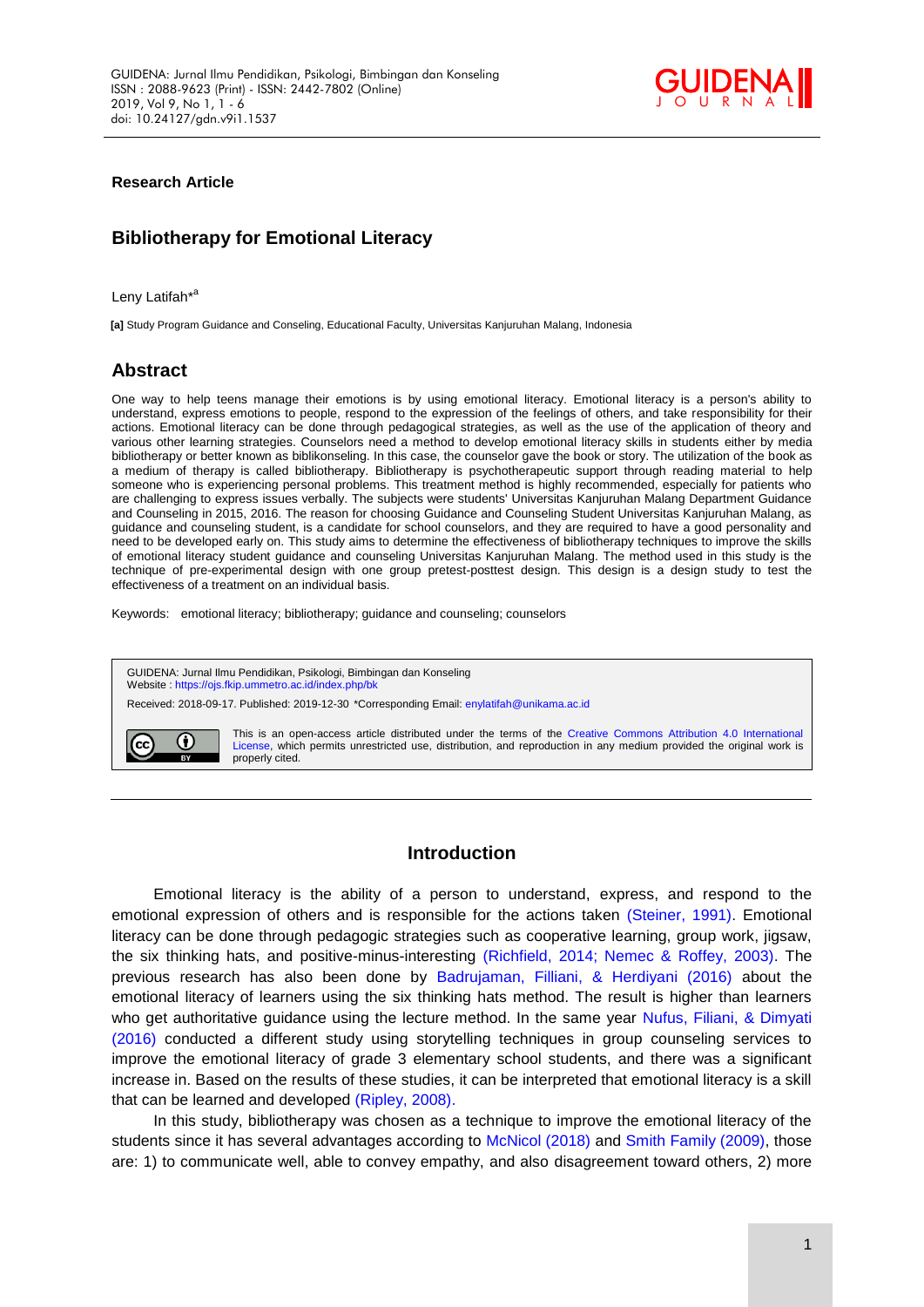self-understanding, needs, and goals, 3) have a tendency to stay away from stress, 4) have a right level of understanding of self-potential, and how to achieve it.

Furthermore, [Jack & Ronan](#page-4-0) (2008) and [Jachna \(2005\)](#page-4-0) says that a bibliotherapy is a form of psychotherapy support through reading material to help someone with personal problems. The implementation steps of bibliotherapy techniques according to [Handarini \(2015\)](#page-4-0) those are: 1) the formation of rapport, 2) giving stimulants in the form of written text/film, 3) reflection and discussion, 4) commitment development, 5) commitment test, 6) reflection on experience and, 7) make selfimprovement.

Based on the research conducted by [Songprakun and McCann](#page-4-0) (2012), it is stated that the benefits of bibliotherapy or self‐help therapy in book form in helping to reduce psychological distress in people with moderate depression. The approach is easy to use and can be incorporated as an adjunct to standard care and treatment. Bibliotherapy can be used by community mental health nurses and other clinicians to reduce psychological distress and promote recovery in people with moderate depression.

This study aims to determine the effectiveness of bibliotherapy to improve emotional literacy, especially students at one of the private universities in Malang Indonesia. Three subcategories of bibliotherapy those are institutional bibliotherapy, clinical bibliotherapy, and bibliotherapy development. The technique most likely to be applied by educators is the development of bibliotherapy as it offers a way of helping students individually or in groups facing certain situations so that they will be better prepared to live life by reading and discussing [\(Jack & Ronan, 2008\).](#page-4-0)

## **Method**

The research design used was the experiment with one group pretest-posttest design. The population in this research is all students of Guidance and Counseling 2015 and 2016 intake counted 190 students, then 10% were taken using simple random sampling method [\(Arikunto, 2002\)](#page-4-0) based on the percentage, there are 19 students used as a sample of the research. This was done by shuffling on a number of rolls of paper containing the student absentee number, then the captain of the class took as many as nine turns of writing for 2015 intake and ten rolls of paper for 2016 so that there was a total of 19 rolls of paper. Furthermore, the 19 selected students were given a pretest, and at the end of the training were given a posttest. This design was used in accordance with the goal to be achieved, which is to know how much the increase of emotional literacy after training by using bibliotherapy techniques.

The study included the preparation stage, the implementation stage, and the final stage. The preparation stage was to determine the sample of the research, and to know the level of emotional literacy owned by the 19 students Guidance and Counseling 2015, 2016 intake by using emotional literacy scale developed herself. The implementation stage was done by providing bibliotherapy training to the students. The final step is to test the research hypothesis about the difference in the emotional literacy level of the students before and after obtaining bibliotherapy training using the formula (Test - paired Two Sample for Means).

## **Result and Discussion**

#### **Pretest Emotional Literacy**

This research started by giving activity in the form test to know the emotional literacy level of the student before providing treatment. Based on Table 1, it can be explained that from 19 students, 15.8% (3 students) are at moderate emotional literacy level, 73.3% (14 students) are at high emotional literacy level, and 10.5% (2 students) are at a very high emotional literacy level.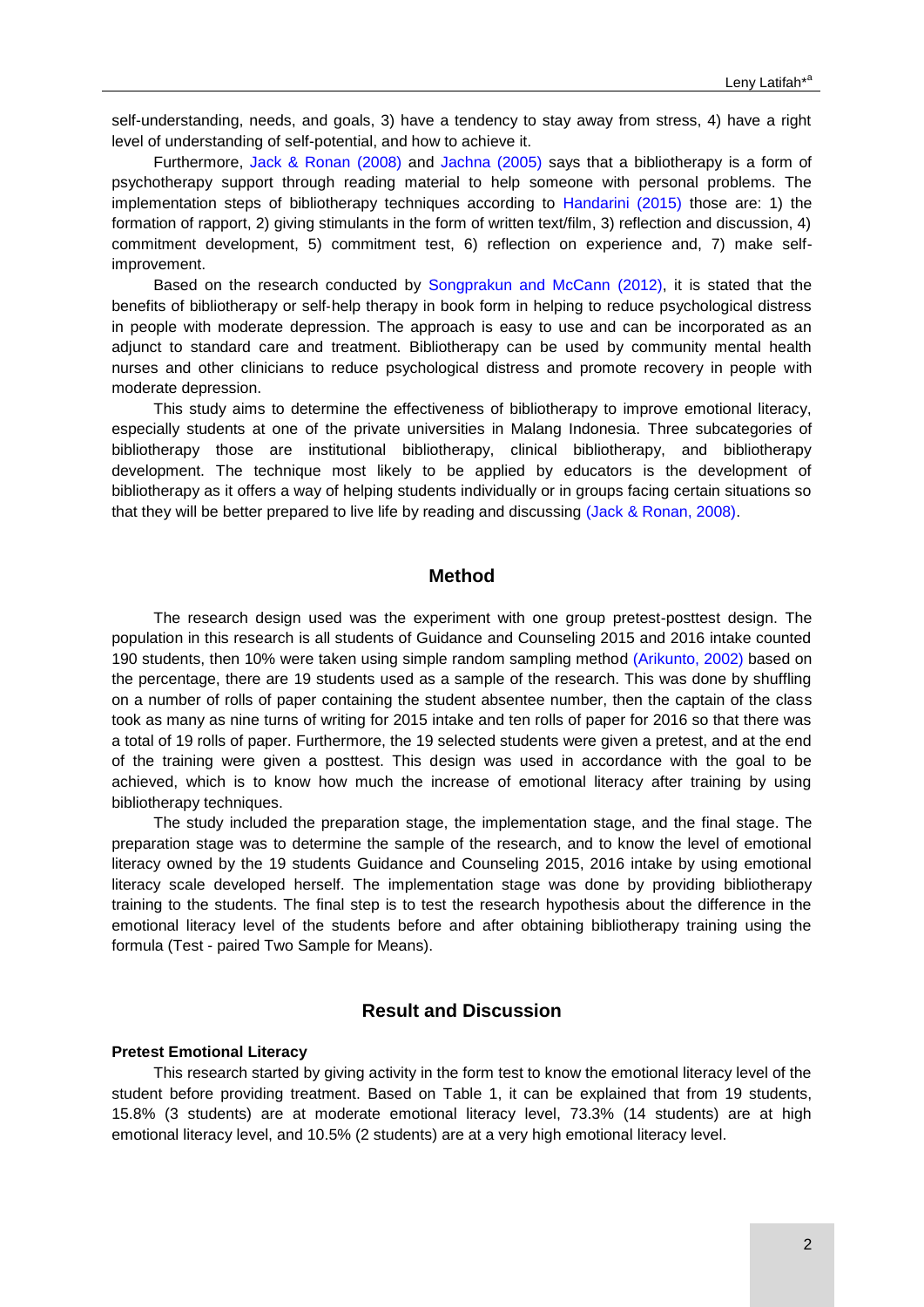| <b>Emotional Literacy category</b> | <b>Interval Score</b> | Frequency | Percent (%) |
|------------------------------------|-----------------------|-----------|-------------|
| Moderate                           | $33 - 64$             | 3         | 15.8        |
| High                               | 65-96                 | 14        | 73.7        |
| Very high                          | 97-128                |           | 10.5        |
| Total                              |                       | 19        | 100         |

Table 1. Pretest Emotional Literacy Result of the students

#### **The Students' Emotional Literacy by using Bibliotherapy Technique**

This bibliotherapy technique was done by giving reading material in the form of short stories titled "Sorry and Thank You," "Cendekiawan Yung," "Honest for the Peace of Life," then did the discussion related to the reflection of reading and self-reflection. The reading materials served to divert orientation and to provide positive views so it could inspire the students' awareness to understand, express, and respond to the expression of emotion on each reading character. After the reading material was given on an ongoing basis, students were given a posttest questionnaire. The following results of data analysis on table 2:

| <b>Emotional Literacy Category</b> | <b>Interval Score</b> | Frequency | Percent (%) |
|------------------------------------|-----------------------|-----------|-------------|
| Medium                             | $33 - 64$             |           |             |
| High                               | 65-96                 | 12        | 63.2        |
| Very High                          | 97-128                |           | 36.8        |
| Total                              |                       | 19        | 100         |

From table 2, it can be explained that 19 students who follow the bibliotherapy technique training, as many as 36.8% (7 students) have very high emotional literacy rate, 63.2% (12 students) have high emotional literacy level, and none of the students have emotional literacy level in the medium category. This means that there is a change of emotional literacy on the students before and after treatment.

#### **The hypothesis test Results of Emotional Literacy by using Bibliotherapy Technique**

To test the research hypothesis pretest and posttest data were analyzed using T-test as follows:

|               |        | $\frac{1}{2}$ and $\frac{1}{2}$ and $\frac{1}{2}$ and $\frac{1}{2}$ and $\frac{1}{2}$ and $\frac{1}{2}$ and $\frac{1}{2}$ and $\frac{1}{2}$ |                 |       |
|---------------|--------|---------------------------------------------------------------------------------------------------------------------------------------------|-----------------|-------|
| Mean          | N      | Std. Deviation                                                                                                                              | Std. Error Mean |       |
| Pair 1 Before | 72.05  | 19                                                                                                                                          | 17.093          | 3.921 |
| After         | 102.58 | 19                                                                                                                                          | 16.450          | 3.774 |

Table 3. The analysis result of the T-test (Paired Samples Statistics)

Based on table 3 above, it appears that the average score of the emotional literacy level of the students before the given bibliotherapy technique was 72,05 and increased to 102,58 after training. This means that bibliotherapy techniques are effective in improving Guidance and Counseling students' emotional literacy.

#### **The correlation Result using Bibliotherapy Technique**

The analysis results of table 4 show that the correlation between two variables is 0,579, with the significance of 0,009. This indicates that the relationship between the two average emotional literacy rate scores before and after training is intense and significant.

Table 4. The correlation result (Paired Samples Correlations)

|                       |    | Correlation | Sig.  |
|-----------------------|----|-------------|-------|
| Pair 1 Before & After | 19 | 0.579       | 0.009 |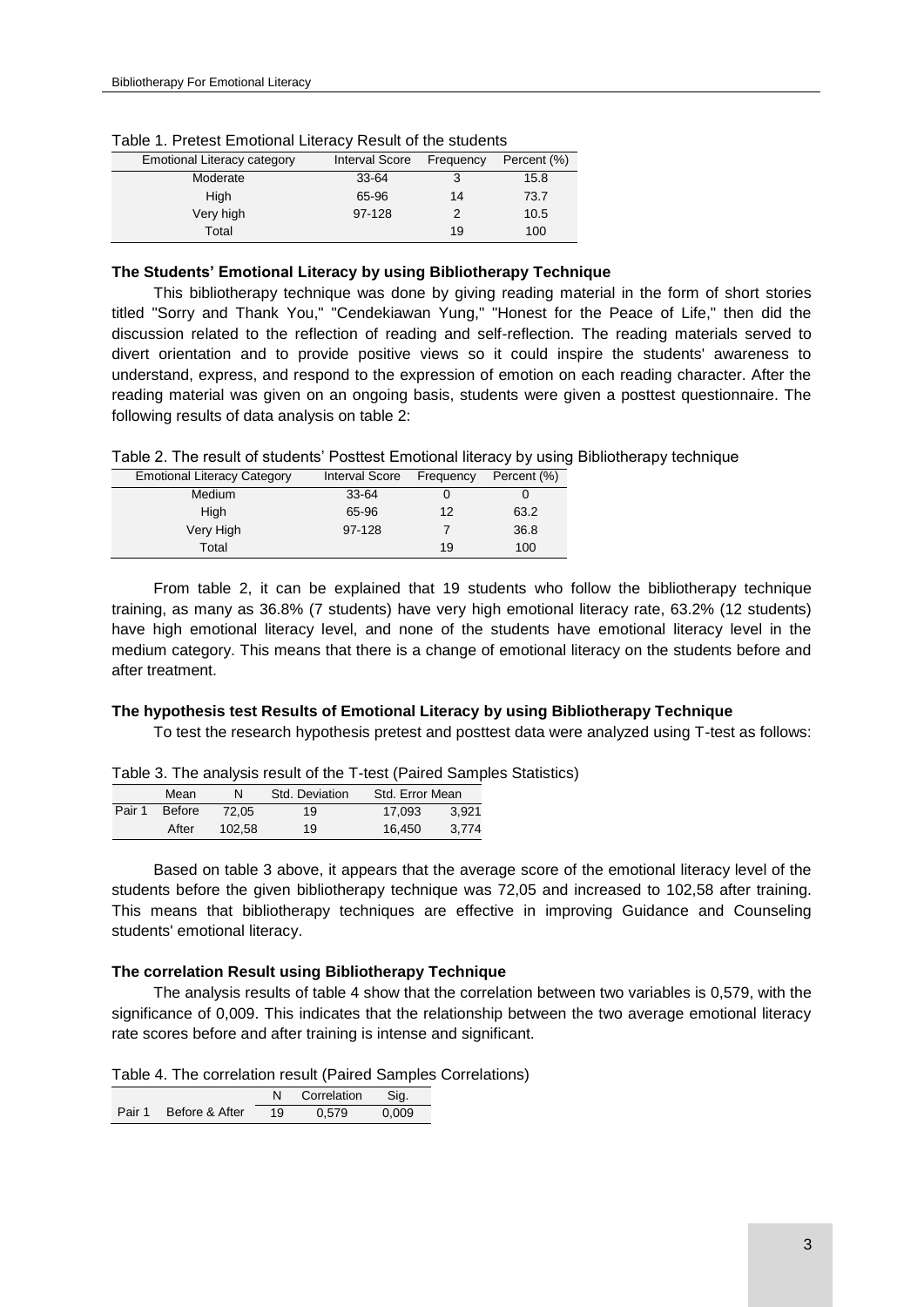#### **5.The result of the T count**

In table 5, the value of the T count is -8,638, with the significance of 0,000. Because of the importance is <0.05, it can be concluded that H0 is rejected, it means that the average score of the emotional literacy level of guidance and counseling students before and after given bibliotherapy technique is different.

|      |                | <b>Paired Differences</b> |           |            |                                           |           |          |    |            |
|------|----------------|---------------------------|-----------|------------|-------------------------------------------|-----------|----------|----|------------|
|      |                |                           | Std.      | Std. Error | 95% Confidence Interval of the Difference |           |          |    | Sig.       |
|      |                | Mean                      | Deviation | Mean       | Lower                                     | Upper     |          | df | (2-tailed) |
| Pair | Before - After | $-30.526$                 | 15.403    | 3.534      | $-37,950$                                 | $-23.102$ | $-8.638$ | 18 | 0.000      |

Table 5. Result of T Count (Paired Samples Test)

According to [Faupel](#page-4-0) (2003), Emotional literacy is the ability to recognize, understand, deal with, and appropriately express the self-emotion and accept, understand and appropriately respond to the emotions expressed by others. Based on these statements can be interpreted that each individual must have the self-emotional maturity and the ability to recognize, handle the feelings of others with different levels.

In the pretest results of guidance and counseling, students obtained data that their average emotional literacy was at a high level. However, there were still some students who have moderate emotional literacy levels. his can happen because of the influence of several factors, including a social environment that is family, college friend, and society. It is n accordance. [Hurlock's \(2004\)](#page-4-0) opinion that in the early adulthood individuals will be faced with various problems in development task, one of them is emotion. But according to [Ripley & Elspeth \(2007\),](#page-4-0) emotional literacy is one skill that can be learned and developed. Therefore, college counselors have the opportunity to train students. The role of counselor as a professional employee not only gives service in guidance and counseling but also held activity training for an individual in order to reach optimal individual development.

There are various ways to improve students' emotional literacy. One of them is by using the bibliotherapy technique which can be interpreted as an effort of giving psychological assistance by experts to people who have problems, and it has also been suggested by some experts that bibliotherapy has been employed in nearly every helping profession, with every age group, and in multiple populations. Among the groups that use bibliotherapy are school counselors, social workers, and teachers (Pardeck & Pardeck, 1998a; Kramer & Smith, 1998) cite in [Pehrsson and McMillen](#page-4-0) [\(2005\)](#page-4-0) and [\(Gladding, 2015\).](#page-4-0)

[Handarini et al. \(2015\)](#page-4-0) argued that bibliotherapy is useful for identifying character figures, recognizing various emotions of self-related, providing experience through the richness of life experiences, characters, situations, and problems that are present in reading materials using high-quality reading material. [Pehrsson and McMillen](#page-4-0) (2005) state, how does a counselor choose just the right book for a particular client? The counselor considers multiple factors based on prior experiences, client needs and situation, costs, and developmental level of the client. However, choosing the wrong book could have ethical and detrimental consequences that might impact the client, counselor, or reputation.

Bibliotherapy is used to stimulate students to take wisdom (self-reflection) based on stories that have been read. From reading, students will easily catch messages in learning the material than they are simply explained through lecture methods. When reading, students can interpret the author's mind, translating letters into words and sentences that have a specific meaning, such as caring for others. The ability to bring the self, be honest and sincere in behaving, be able to influence others to do good and be empathetic. These feelings can reflect and encourage people to act more positively. The benefits that have been reported include increased self-awareness (DeFrances, 1982) cited in [Pehrsson and McMillen](#page-4-0) (2005), Individuals have a greater empathic understanding of others [\(Adler &](#page-4-0)  [Foster, 1997; Pardeck & Pardeck, 1998\).](#page-4-0)

Based on the result of the posttest given to 19 samples, obtained that there were seven students had very high emotional literacy, 12 students had high emotional literacy, and none of the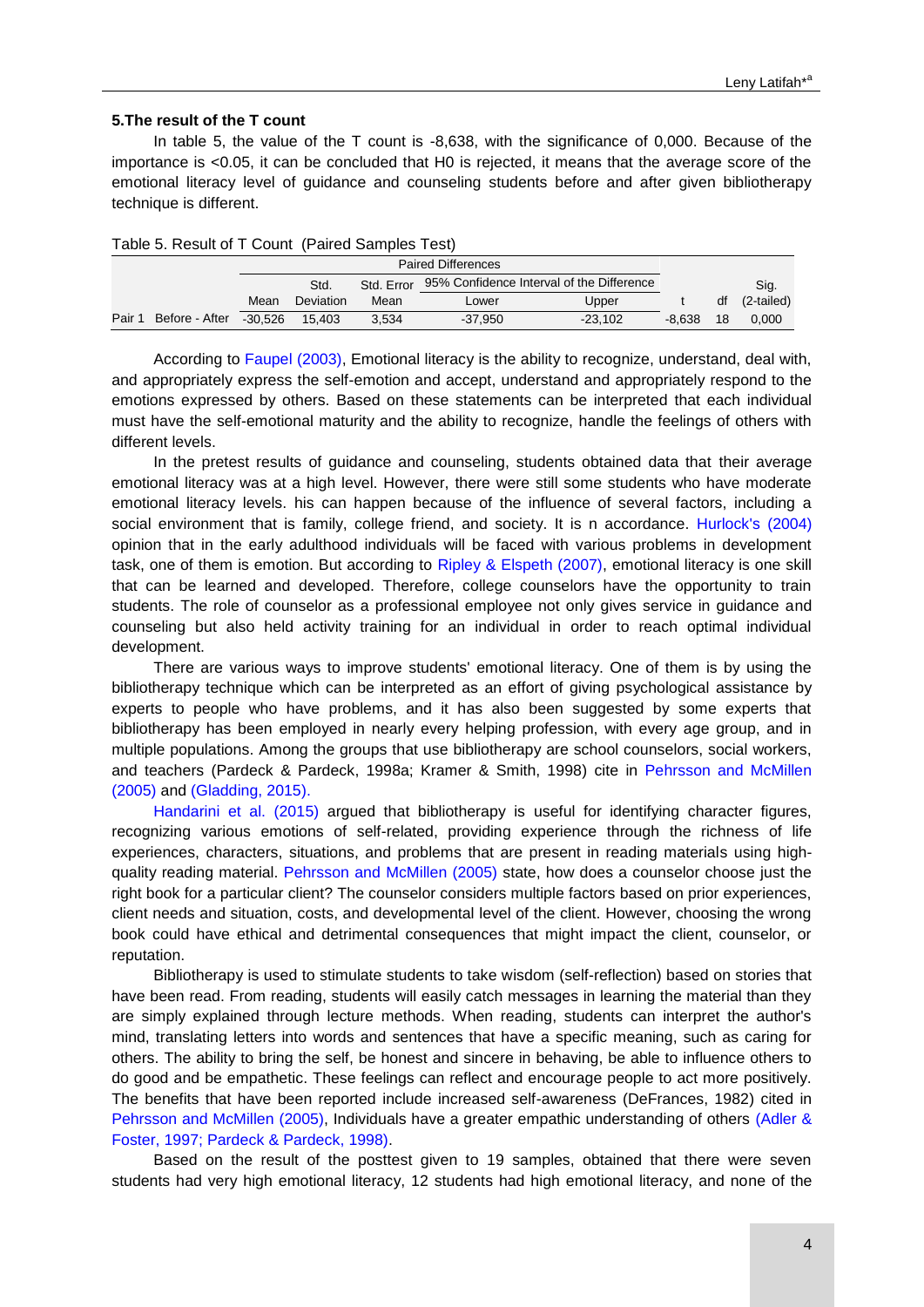students who had moderate emotional literacy. It can be interpreted that there was an increase of emotional literacy on the students after given bibliotherapy in the form of reading material entitled "Gifts from the King", "Yung Scholars", "Golden Ax and Red Ax". Students can identify characters, recognize emotions, explore, reflect feelings, and recognize situations and problems in reading material.

According to [Pardek \(1998\),](#page-4-0) there are benefits of bibliotherapy. One of them can help individuals to improve interpersonal relationships. For instance, if an individual has problems with peers, bibliotherapy can help develop an attitude of tolerance and understanding of others and formulate a more objective approach to solve the issues.

In contrast to the previous opinions, [Durlak & Wells \(1997\)](#page-4-0) complemented other benefits of an emotional literacy enhancement program that included more effective learning, better behavior, better attendance, higher motivation, better morale, and a student's value.

#### **Conclusion**

Based on the results obtained, it can be concluded that the level of emotional literacy of students increased after training with bibliotherapy techniques, and there are differences in emotional level literacy of guidance and counseling students before and after training with bibliotherapy techniques. Research advice: (1) bibliotherapy technique can be applied by counselor or educator to help improve individual emotional literacy (2) For further research, and it is expected to more expand the material of study about the use of bibliotherapy technique with other variables such as improvement of creative thinking skill.

#### **Funding**

The authors have no funding to report.

#### **Acknowledgments**

The authors have no support to report.

#### **References**

<span id="page-4-0"></span>Adler, E. S., & Foster, P., (1997). A Literature-Based Approach To Teaching Values To Adolescents: Does it work? *Adolescence*, 32(126), 275-287.

Arikunto, Suharsimi. (2002). *Prosedur Penelitian: Suatu Pendekatan Praktek*. Jakarta: Rineka Cipta.

- Badrujaman, A., Filliani, R., & Herdiyani, A. (2016). Pengaruh Metode The Six Thinking Hats Dalam Bimbingan Klasikal Untuk Meningkatkan Emotional Literacy. *INSIGHT: JURNAL BIMBINGAN KONSELING*, *5*(2), 145. <https://doi.org/10.21009/insight.052.01>
- Durlack, J. & Wells A. (1997). Primary Prevention Mental Health Programs for Children and Adolescencet: A Meta-Analiytic Review. *American Journal of Community Psychology*, 25 (2): 115

Faupel, A. (2003). *Emotional literacy Assesement and Intervention Ages 7-11 and 11-16*. Nelson

Handarini, D. M, dkk. (2015). *Handbook Workshop Biblio-Edukasi dan Sinema-Edukasi Bagi Konselor Pendidikan*. Malang: Universitas Negeri Malang.